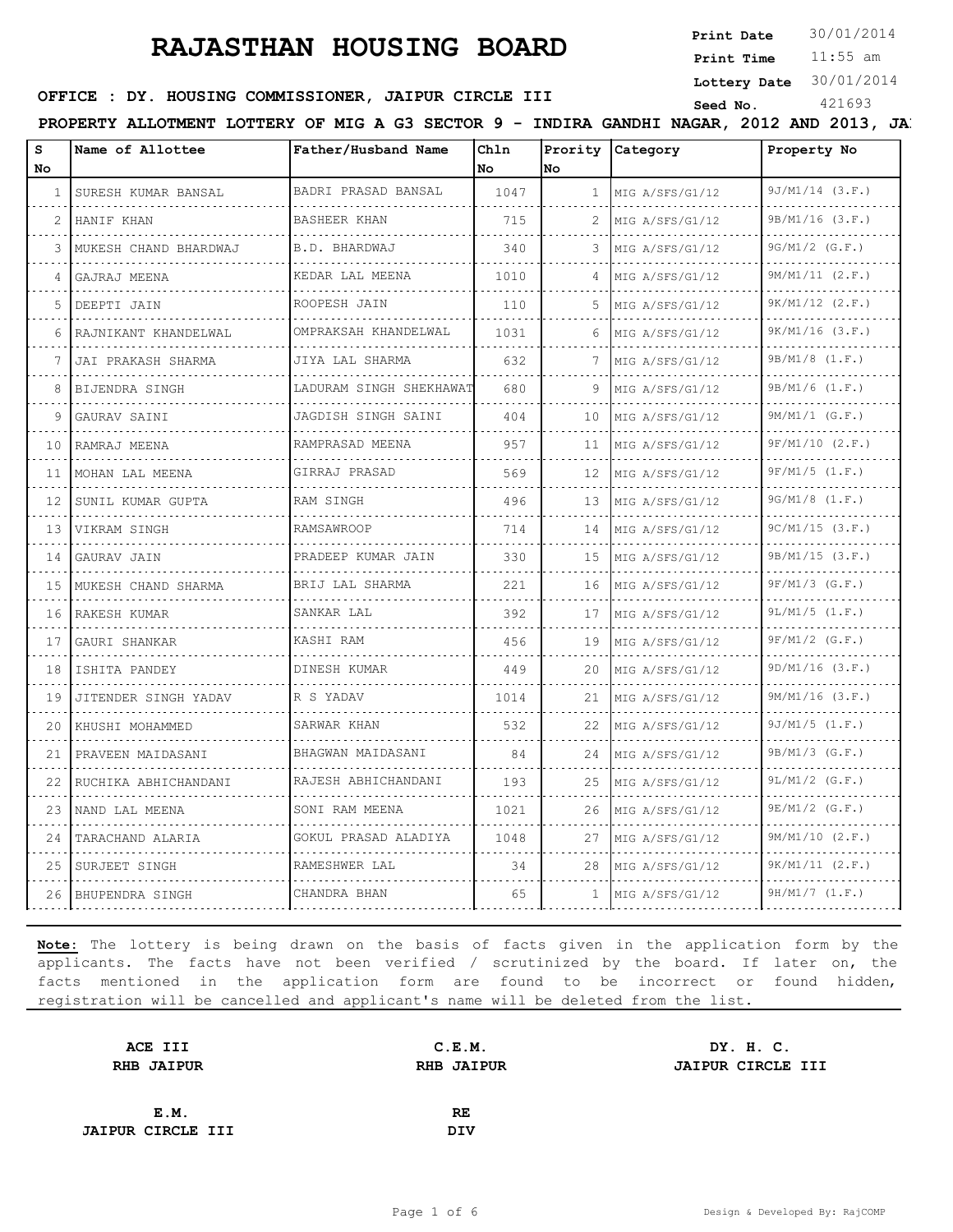**Print Date**  $30/01/2014$ 

11:55 am **Print Time**

**Lottery Date** 30/01/2014

# **SEED AND SEED III SEED ASSESSED ASSESSED ASSESSED ASSESSED ASSESS** SEED THAN Seed No. 421693

PROPERTY ALLOTMENT LOTTERY OF MIG A G3 SECTOR 9 - INDIRA GANDHI NAGAR, 2012 AND 2013, JA.

| s   | Name of Allottee        | Father/Husband Name         | Chln |    | Prority Category     | Property No          |
|-----|-------------------------|-----------------------------|------|----|----------------------|----------------------|
| No. |                         |                             | No   | No |                      |                      |
| 27  | BABULAL YADAV           | SHYOLAL YADAV<br>.          | 693  |    | 3 MIG A/SFS/G1/12    | 9G/M1/5 (1.F.)       |
| 28  | REETA GUPTA             | JAGDISH PRASAD              | 448  |    | MIG A/SFS/G1/12      | $9D/M1/13$ $(3.F.)$  |
| 29  | ACCHARO DEVI            | KAMAL KUMAR<br>.            | 39   | 5. | MIG A/SFS/G1/12<br>. | 9J/M1/15 (3.F.)<br>. |
| 30  | ASHOK KUMAR PATHAK<br>. | BANKE LAL PATHAK<br>.       | 44   | 6  | MIG A/SFS/G1/12<br>. | $9M/M1/6$ $(1.F.)$   |
| 31  | POONAM KUMARI           | SOVRAN SINGH                | 90   | 7  | MIG A/SFS/G1/12      | 9C/M1/11 (2.F.)      |
| 32  | PRASHANT YADAV          | PRATAP SINGH YADAV<br>.     | 487  | 3. | MIG A/SFS/G2/12<br>. | $9D/M1/2$ (G.F.)     |
| 33  | SANJAY ARYA<br>.        | RAM SINGH ARYA<br>.         | 1039 | 4  | MIG A/SFS/G2/12<br>. | $9D/M1/9$ $(2.F.)$   |
| 34  | MUKESH YOGI             | SHARWAN LAL YOGI            | 67   | 5. | MIG A/SFS/G2/12      | 9D/M1/7 (1.F.)       |
| 35  | ALOK YADAV              | GAJENDRA SINGH YADAV        | 670  | 6  | MIG A/SFS/G2/12      | $9F/M1/16$ (3.F.)    |
| 36  | MANISH SHARMA           | SITARAM SHARMA<br>.         | 501  | 8  | MIG A/SFS/G2/12<br>. | $9J/M1/8$ $(1.F.)$   |
| 37  | JAGDISH PRASAD MISHRA   | GHASI RAM MISHRA            | 637  | 9  | MIG A/SFS/G2/12      | 9F/M1/15 (3.F.)      |
| 38  | PARVEEN KANWAR<br>.     | INDER SINGH<br>.            | 399  | 11 | MIG A/SFS/G2/12      | 9J/M1/11 (2.F.)      |
| 39  | SURAJ PAL SINGH RAWAT   | DILEEP KUMAR<br>.           | 698  | 12 | MIG A/SFS/G2/12<br>. | 9E/M1/7 (1.F.)       |
| 40  | ANJU SHARMA             | DEV PRAKASH SHARMA<br>.     | 664  | 13 | MIG A/SFS/G2/12      | 9B/M1/13 (3.F.)      |
| 41  | MANISH SINGH            | BRIJRAJ SINGH<br>.          | 526  | 14 | MIG A/SFS/G2/12      | 9B/M1/5 (1.F.)<br>.  |
| 42  | LAXMAN DAS CHHANGANI    | SHANKAR LAL CHHANGANI<br>.  | 391  | 15 | MIG A/SFS/G2/12<br>. | $9J/M1/1$ (G.F.)     |
| 43  | NITIN KUMAR             | NARESH KUMAR                | 520  | 16 | MIG A/SFS/G2/12      | $9H/M1/16$ (3.F.)    |
| 44  | PRAVEEN PAHADIYA        | CHANDRA KANT PAHADIYA       | 169  | 18 | MIG A/SFS/G2/12      | 9K/M1/15 (3.F.)      |
| 45  | SAMARTH SHARMA          | .<br>ASHWANI KUMAR SHARMA   | 376  | 19 | MIG A/SFS/G2/12      | .<br>9K/M1/10 (2.F.) |
| 46  | RUMSHA CHEYANNE BAJPAI  | .<br>ROOP SHILA VAJPAI<br>. | 450  | 20 | MIG A/SFS/G2/12      | $9K/M1/9$ $(2.F.)$   |
| 47  | MONIKA YADAV            | NAND LAL YADAV              | 1020 | 22 | MIG A/SFS/G2/12      | $9E/M1/15$ (3.F.)    |
| 48  | AAKANKSHA BHATIA        | RAVINDRA KUMAR BHATIA       | 124  | 23 | MIG A/SFS/G2/12      | $9L/M1/9$ (2.F.)     |
| 49  | NALAMBI GAUTAM          | .<br>SUNIL KANT GAUTAM      | 334  | 24 | MIG A/SFS/G2/12      | 9H/M1/10 (2.F.)      |
| 50  | GOVIND PRASAD GOYAL     | BIRDI CHAND GOYAL           | 412  | 25 | MIG A/SFS/G2/12      | $9E/M1/5$ $(1.F.)$   |
| 51  | ROHAN SHAKTAWAT         | HANUMAN SINGH SHAKTAWAT     | 481  | 26 | MIG A/SFS/G2/12      | 9A/M1/10 (2.F.)      |
|     | 52   ANUBHUTI BHARDWAJ  | ROOPRAJ BHARDWAJ            | 675  | 27 | MIG A/SFS/G2/12      | $9G/M1/4$ (G.F.)     |

| C.E.M.            | DY. H. C.         |
|-------------------|-------------------|
| <b>RHB JAIPUR</b> | JAIPUR CIRCLE III |
|                   |                   |
| RE                |                   |
| <b>DIV</b>        |                   |
|                   |                   |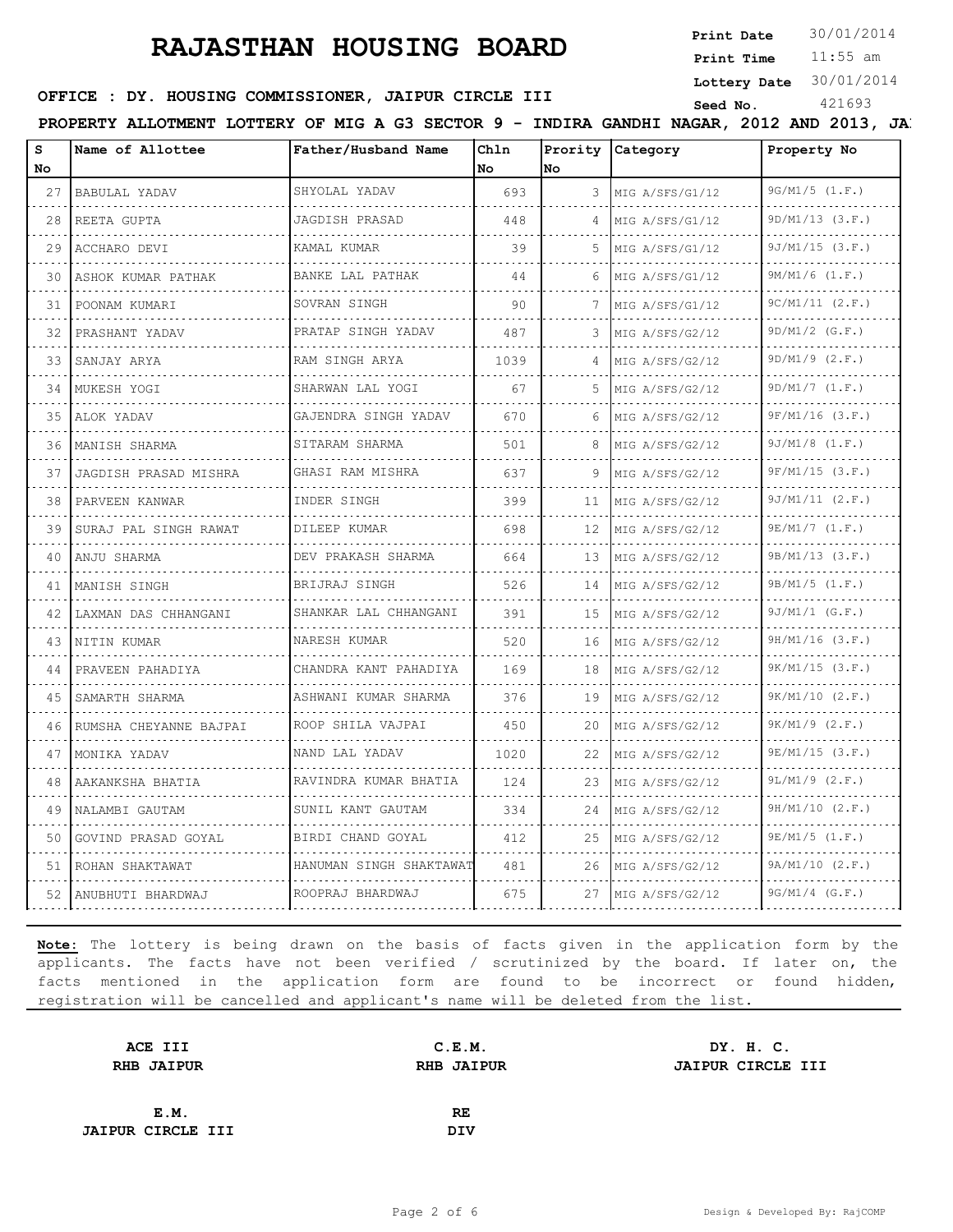**Print Date**  $30/01/2014$ 

11:55 am **Print Time**

**Lottery Date** 30/01/2014

# **SERICE : DY. HOUSING COMMISSIONER, JAIPUR CIRCLE III** Seed No. 421693

|                                                                                                                                 | PROPERTY ALLOTMENT LOTTERY OF MIG A G3 SECTOR 9 - INDIRA GANDHI NAGAR, 2012 AND 2013, JA. |                         |             |         |                      |                        |
|---------------------------------------------------------------------------------------------------------------------------------|-------------------------------------------------------------------------------------------|-------------------------|-------------|---------|----------------------|------------------------|
| s<br>No.                                                                                                                        | Name of Allottee                                                                          | Father/Husband Name     | Ch1n<br>No. | lNo.    | Prority Category     | Property No            |
| 53                                                                                                                              | PRAMOD KUMAR ALARIYA                                                                      | MADAN LAL ALARIYA       | 1028        | 28      | MIG A/SFS/G2/12      | 9F/M1/11 (2.F.)        |
| 54                                                                                                                              | SUNITA SHARMA                                                                             | SHYAM LAL SHARMA        | 98          | 29      | .<br>MIG A/SFS/G2/12 | $9L/M1/14$ $(3.F.)$    |
| $- - -$<br>55                                                                                                                   | KAPIL DADANI                                                                              | RAVI SHANKER DADANI     | 166         | 30      | MIG A/SFS/G2/12      | $9F/M1/9$ (2.F.)       |
| 56                                                                                                                              | ROHINI PRABHA                                                                             | DEVRAJ SINGH GAUR       | 482         | 31      | .<br>MIG A/SFS/G2/12 | $9D/M1/1$ (G.F.)       |
| 57                                                                                                                              | VIJYA CHOUDHARY                                                                           | ARVIND KUMAR            | 732         | 32      | MIG A/SFS/G2/12      | 9B/M1/10 (2.F.)        |
| 58                                                                                                                              | BABU LAL SHARMA                                                                           | BHANWAR LAL SHARMA      | 21          | 33      | MIG A/SFS/G2/12      | 9G/M1/13 (3.F.)        |
| 59                                                                                                                              | SEEMA GARG                                                                                | MAHESH CHANDRA MITTAL   | 195         | .<br>34 | MIG A/SFS/G2/12      | $9C/M1/13$ $(3.F.)$    |
| 60                                                                                                                              | VARUN KHANNA                                                                              | YOGENDRA SWAROOP KHANNA | 151         | 35      | .<br>MIG A/SFS/G2/12 | .<br>$9E/M1/16$ (3.F.) |
| 61                                                                                                                              | PARAS KUMAR JAIN                                                                          | BABU LAL JAIN           | 9           | 36      | MIG A/SFS/G2/12      | $9F/M1/13$ $(3.F.)$    |
| $- - - -$<br>62                                                                                                                 | MAHIP AGRAWAL                                                                             | SATISH CHAND AGRAWAL    | 746         | 37      | MIG A/SFS/G2/12      | $9L/M1/16$ (3.F.)      |
| 63                                                                                                                              | ABHINAV MATHUR                                                                            | UDAY SINGH MATHUR       | 547         | 38      | MIG A/SFS/G2/12      | .<br>$9K/M1/1$ (G.F.)  |
| 64                                                                                                                              | CHANDRA PRAKASH ARORA                                                                     | PRITAM DAS ARORA        | 403         | 39      | MIG A/SFS/G2/12      | $9E/M1/1$ (G.F.)       |
| 65                                                                                                                              | SONAM BANSAL                                                                              | SURESH KUMAR BANSAL     | 1042        | 40      | MIG A/SFS/G2/12      | 9G/M1/7 (1.F.)         |
| 66                                                                                                                              | ANURADHA GUPTA                                                                            | BRIJESH GUPTA           | 553         | 41      | MIG A/SFS/G2/12      | $9L/M1/1$ (G.F.)       |
| $\sim$ $\sim$ $\sim$ $\sim$<br>67                                                                                               | RENU GURNANI                                                                              | PARHALAD GURNANI        | 209         | 42      | MIG A/SFS/G2/12      | $9J/M1/16$ (3.F.)      |
| 68                                                                                                                              | ANKIT GUPTA                                                                               | JAGDISH PRASAD GUPTA    | 439         | 43      | MIG A/SFS/G2/12      | $9K/M1/8$ $(1.F.)$     |
| 69                                                                                                                              | NEHA GUPTA                                                                                | JITENDRA GUPTA          | 396         | 45      | MIG A/SFS/G2/12      | $9F/M1/8$ $(1.F.)$     |
| $- - - -$<br>70                                                                                                                 | SAURABH JAIN                                                                              | MAHENDRA KUMAR JAIN     | 497         | 46      | .<br>MIG A/SFS/G2/12 | 9A/M1/3 (G.F.)         |
| 71                                                                                                                              | NEERAJ JAIN                                                                               | K.K.JAIN                | 75          | 47      | MIG A/SFS/G2/12      | 9D/M1/10 (2.F.)        |
| - - - -<br>72                                                                                                                   | ANUBHAV BHARDWAJ                                                                          | ROOPRAJ BHARDWAJ        | 674         | 48      | MIG A/SFS/G2/12      | $9K/M1/14$ $(3.F.)$    |
| 73                                                                                                                              | VINOD KUMAR SHARMA                                                                        | BANSHI DHAR SHARMA      | 19          | 49      | .<br>MIG A/SFS/G2/12 | 9E/M1/10 (2.F.)        |
| 74                                                                                                                              | TEJENDRA KUMAR                                                                            | SHIVTEJ SINGH           | 511         | 50      | MIG A/SFS/G2/12      | $9M/M1/7$ $(1.F.)$     |
| $\frac{1}{2} \left( \frac{1}{2} \right) \left( \frac{1}{2} \right) \left( \frac{1}{2} \right) \left( \frac{1}{2} \right)$<br>75 | SATISH CHAND JAIN                                                                         | CHAGAN LAL JAIN         | 52          | 51      | MIG A/SFS/G2/12      | 9D/M1/15 (3.F.)        |
| 76                                                                                                                              | RAJULAL JAT                                                                               | HIRALAL JAT             | 735         | 52      | MIG A/SFS/G2/12      | 9A/M1/8 (1.F.)         |
| 77                                                                                                                              | VINOD BACHHANI                                                                            | .<br>LALCHAND           | 552         |         | 53 MIG A/SFS/G2/12   | $9H/M1/6$ $(1.F.)$     |
| 78                                                                                                                              | GIRISH SHARMA                                                                             | MOHAN LAL SHARMA        | 724         |         | 54   MIG A/SFS/G2/12 | $9E/M1/3$ (G.F.)       |

| ACE III                  | C.E.M.            | DY. H. C.         |
|--------------------------|-------------------|-------------------|
| <b>RHB JAIPUR</b>        | <b>RHB JAIPUR</b> | JAIPUR CIRCLE III |
|                          |                   |                   |
| E.M.                     | RE                |                   |
| <b>JAIPUR CIRCLE III</b> | DIV               |                   |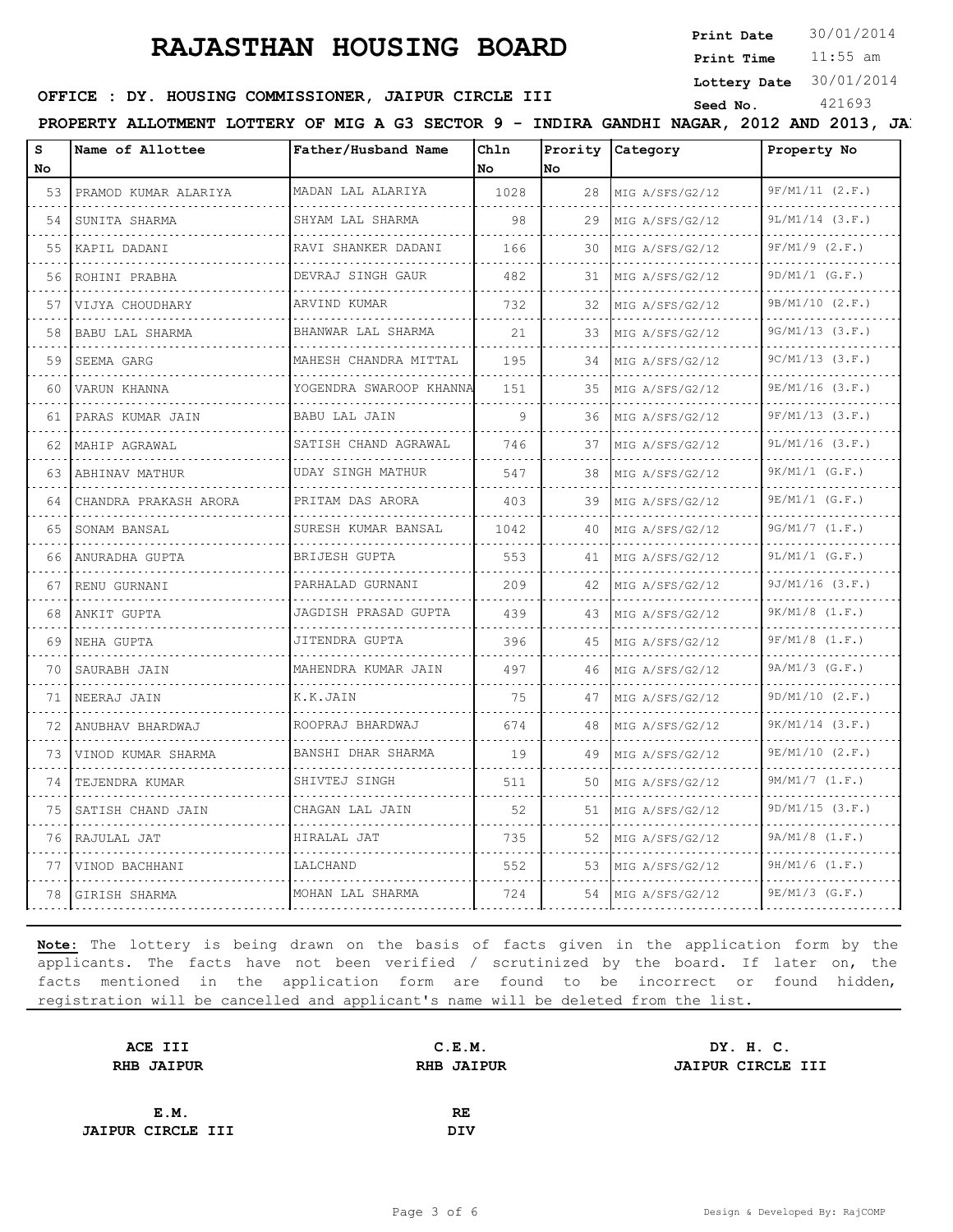**Print Date**

11:55 am **Print Time**

**Lottery Date** 30/01/2014

### **SEED OFFICE : DY. HOUSING COMMISSIONER, JAIPUR CIRCLE III** Seed No. 421693

PROPERTY ALLOTMENT LOTTERY OF MIG A G3 SECTOR 9 - INDIRA GANDHI NAGAR, 2012 AND 2013, JA.

| s<br>No | Name of Allottee               | Father/Husband Name      | Chln<br>No | No. | Prority Category     | Property No          |
|---------|--------------------------------|--------------------------|------------|-----|----------------------|----------------------|
| 79      | SHUSHIL AHUJA                  | KASHMIRI LAL AHUJA       | 466        | 55  | MIG A/SFS/G2/12      | $9F/M1/1$ (G.F.)     |
| 80      | CHANCHAL DEVI JAIN/ HEMA       | MAHENDRA KUMAR JAIN/KAP  | 491        | 56  | MIG A/SFS/G2/12      | $9A/M1/2$ (G.F.)     |
| 81      | SURESH KUMAR SABDANI           | .<br>LAL CHAND SABDANI   | 389        | 57  | MIG A/SFS/G2/12      | 9G/M1/11 (2.F.)      |
| 82      | .<br>ASHOK SINGH GAUR          | .<br>UMED SINGH GAUR     | 173        | 58  | MIG A/SFS/G2/12      | 9D/M1/5 (1.F.)       |
| 83      | KAILASH PAREEK                 | RAM SAHAI PAREEK         | 325        | 60  | MIG A/SFS/G2/12      | $9E/M1/14$ (3.F.)    |
| 84      | KISHORE KUMAR CHANDANI         | CHIMAN DAS CHANDANI      | 183        | 61  | MIG A/SFS/G2/12      | $9L/M1/13$ $(3.F.)$  |
| 85      | ANNU JAIN                      | .<br>NAVEEN GODIKA       | 506        | 62  | MIG A/SFS/G2/12      | $9B/M1/2$ (G.F.)     |
| 86      | RUBY VERMA                     | BABU PAINTER             | 508        | 63  | MIG A/SFS/G2/12      | $9F/M1/14$ (3.F.)    |
| 87      | ANSHIKA JAIN                   | GOPI CHAND JAIN          | 505        | 64  | MIG A/SFS/G2/12      | $9J/M1/12$ $(2.F.)$  |
| 88      | RINKU KHANDELWAL               | .<br>VIMAL GUPTA         | 757        | 65  | MIG A/SFS/G2/12      | $9C/M1/6$ $(1.F.)$   |
| 89      | NAVEEN KUMAR                   | INDERJEET SINGH          | 1022       | 66  | MIG A/SFS/G2/12      | $9C/M1/1$ (G.F.)     |
| 90      | .<br>PAWAN KUMAR SACHDEVA<br>. | .<br>OM PRAKASH SACHDEVA | 395        | 68  | .<br>MIG A/SFS/G2/12 | 9B/M1/11 (2.F.)<br>. |
| 91      | JAYA DEVI                      | .<br>NARESH KUMAR        | 541        | 69  | MIG A/SFS/G2/12      | 9H/M1/11 (2.F.)      |
| 92      | USHA SHARMA                    | MADHO BIHARI SHARMA<br>. | 353        | 71  | MIG A/SFS/G2/12      | $9G/M1/15$ $(3.F.)$  |
| 93      | ANKITA SHARMA                  | LAXMAN SWAROOP           | 147        | 72  | MIG A/SFS/G2/12      | $9E/M1/6$ $(1.F.)$   |
| 94      | DHEERAJ MAL SHARMA             | PRITAM CHAND SHARMA      | 174        | 73  | MIG A/SFS/G2/12      | $9D/M1/12$ $(2.F.)$  |
| 95      | SHANTI DEVI GUPTA              | RADHESHYAM GUPTA         | 758        | 75  | MIG A/SFS/G2/12      | $9C/M1/5$ $(1.F.)$   |
| 96      | SAHIL BANSAL<br>.              | SURESH KUMAR BANSAL      | 1037       | 76  | MIG A/SFS/G2/12      | $9B/M1/4$ (G.F.)     |
| 97      | PRERIT KAPOOR                  | AJAY KUMAR               | 1029       | 77  | MIG A/SFS/G2/12      | 9C/M1/7 (1.F.)       |
| 98      | SURENDRA KUMAR SHARMA          | LAXMI NARAIN SHARMA      | 402        | 78  | MIG A/SFS/G2/12      | $9A/M1/14$ $(3.F.)$  |
| 99      | SUSHIL KUMAR SHARMA            | MAHESH KUMAR SHARMA<br>. | 8          | 79  | MIG A/SFS/G2/12      | $9H/M1/8$ $(1.F.)$   |
| 100     | VIJAY KUMAR                    | SUBHASH CHANDRA          | 512        | 80  | MIG A/SFS/G2/12      | $9A/M1/1$ (G.F.)     |
| 101     | MAMTA SINGH                    | ARUN PAL                 | 1018       | 81  | MIG A/SFS/G2/12      | $9C/M1/12$ $(2.F.)$  |
| 102     | LATA PARWANI                   | HARISH PARWANI           | 705        | 82  | MIG A/SFS/G2/12      | $9G/M1/16$ (3.F.)    |
| 103     | NAMITA GUPTA                   | KISHAN GARG              | 179        | 83  | MIG A/SFS/G2/12      | 9A/M1/15 (3.F.)      |
|         | 104 ITARUN GUPTA               | MOHAN LAL GUPTA          | 691        | 85  | MIG A/SFS/G2/12      | $9F/M1/6$ $(1.F.)$   |

| C.E.M.            | DY. H. C.         |
|-------------------|-------------------|
| <b>RHB JAIPUR</b> | JAIPUR CIRCLE III |
|                   |                   |
| RE                |                   |
| <b>DIV</b>        |                   |
|                   |                   |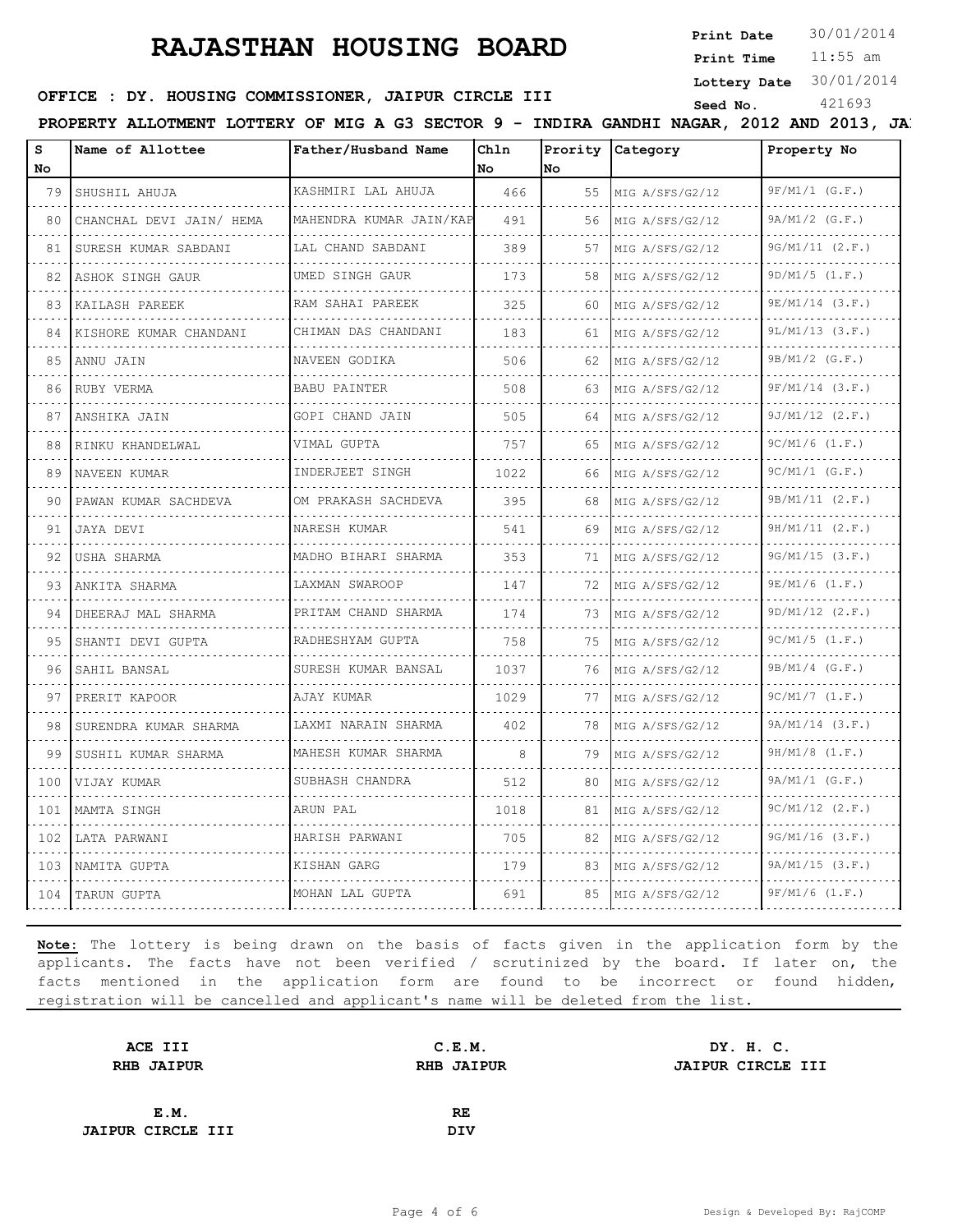**Print Date**  $30/01/2014$ 

11:55 am **Print Time**

**Lottery Date** 30/01/2014

### **SEED OFFICE : DY. HOUSING COMMISSIONER, JAIPUR CIRCLE III** Seed No. 421693

PROPERTY ALLOTMENT LOTTERY OF MIG A G3 SECTOR 9 - INDIRA GANDHI NAGAR, 2012 AND 2013, JAI

| s<br>No | Name of Allottee     | Father/Husband Name      | Chln<br>l No | lNo          | Prority Category | Property No         |
|---------|----------------------|--------------------------|--------------|--------------|------------------|---------------------|
| 105     | R.S. KAMVAL          | SHADILAL KAMVAL          | 200          | 86           | MIG A/SFS/G2/12  | $9D/M1/4$ (G.F.)    |
| 106     | RATAN LAL JAIN       | BAL CHAND JAIN           | 743          | 87           | MIG A/SFS/G2/12  | $9G/M1/12$ $(2.F.)$ |
| 107     | RAJESH KUMAR SHARMA  | LALIT KUMAR SHARMA       | 663          |              | MIG A/SFS/G2/12  | 9B/M1/12 (2.F.)     |
| 108     | PANKAJ KUMAR BHUTNA  | .<br>KARAM CHAND BHUTNA  | 467          | 3            | MIG A/SFS/G2/12  | $9C/M1/4$ (G.F.)    |
| 109     | RAKESH KUMAR VERMA   | BHAGWAN SAHAI VERMA      | 752          | $\mathbf{1}$ | MIG A/SFS/G4/12  | $9C/M1/9$ $(2.F.)$  |
| 110     | RAHUL MAHERDA        | MODURAM MAHERDA          | 187          |              | MIG A/SFS/G4/12  | $9F/M1/12$ $(2.F.)$ |
| 111     | PURAN MAL RAJORIA    | .<br>SHANKAR LAL RAJORIA | 117          | 9            | MIG A/SFS/G4/12  | $9G/M1/1$ (G.F.)    |
| 112     | TEENA MAHERDA        | MODURAM MAHERDA          | 186          | 11           | MIG A/SFS/G4/12  | $9J/M1/4$ (G.F.)    |
| 113     | RAJNI KAMVAL         | RAM KISHAN KAMWAL        | 618          | 12           | MIG A/SFS/G4/12  | $9H/M1/3$ (G.F.)    |
| 114     | PANKAJ KUMAR         | .<br>NAND LAL KAIN       | 1025         | 13           | MIG A/SFS/G4/12  | $9H/M1/14$ (3.F.)   |
| 115     | MAHESH KUMAR CHAWLA  | BIRDI CHAND CHAWLA       | 485          | 14           | MIG A/SFS/G4/12  | $9E/M1/9$ (2.F.)    |
| 116     | BEENA TANWAR         | GOPI CHAND               | 414          | 15           | MIG A/SFS/G4/12  | $9B/M1/9$ (2.F.)    |
| 117     | YOGESH TANWAR        | C.L.TANWAR               | 543          | 18           | MIG A/SFS/G4/12  | 9A/M1/11 (2.F.)     |
| 118     | PREM PRAKASH GOTHWAL | BHARAT MAL GOTHWAL       | 99           | 22           | MIG A/SFS/G4/12  | $9J/M1/3$ (G.F.)    |
| 119     | BABU LAL NAGAR       | CHOTU RAM NAGAR          | 562          | 23           | MIG A/SFS/G4/12  | 9A/M1/12 (2.F.)     |
| 120     | SEEMA KUMARI         | .<br>HEERA LAL           | 347          | 25           | MIG A/SFS/G4/12  | $9A/M1/16$ $(3.F.)$ |
| 121     | KANTA DEVI           | OM PRAKASH UJJAWAL       | 763          | 27           | MIG A/SFS/G4/12  | $9D/M1/14$ $(3.F.)$ |
| 122     | LALIT KUMAR BAIRWA   | LAXMAN                   | 445          | 28           | MIG A/SFS/G4/12  | $9H/M1/9$ $(2.F.)$  |
| 123     | RAM NIWAS MEENA      | BIRDHI CHANDRA MEENA     | 568          | $\mathbf{1}$ | MIG A/SFS/G5/12  | $9D/M1/6$ $(1.F.)$  |
| 124     | RAMDAYAL MEENA       | KHERATI LAL MEENA<br>.   | 421          | 2            | MIG A/SFS/G5/12  | 9C/M1/10 (2.F.)     |
| 125     | RAMJI LAL MEENA      | KISHAN LAL MEENA<br>.    | 59           |              | MIG A/SFS/G5/12  | $9B/M1/1$ (G.F.)    |
| 126     | KHEM CHAND MEENA     | RAM DAYAL MEENA          | 219          | 5            | MIG A/SFS/G5/12  | $9A/M1/9$ $(2.F.)$  |
| 127     | PITAM SINGH          | MOTI LAL MEENA           | 145          | 6            | MIG A/SFS/G5/12  | $9A/M1/6$ $(1.F.)$  |
| 128     | SATISH CHAND MEENA   | OM PRAKASH MEENA         | 952          |              | MIG A/SFS/G5/12  | $9B/M1/14$ (3.F.)   |
| 129     | PAPPU RAM MEENA      | GHUDYA RAM               | 135          | 8            | MIG A/SFS/G5/12  | $9G/M1/6$ $(1.F.)$  |
| 130     | BHORYA LAL MEENA     | GABBU RAM MEENA          | 379          | 9            | MIG A/SFS/G5/12  | $9H/M1/4$ (G.F.)    |

| ACE III                  | C.E.M.            | DY. H. C.         |
|--------------------------|-------------------|-------------------|
| <b>RHB JAIPUR</b>        | <b>RHB JAIPUR</b> | JAIPUR CIRCLE III |
|                          |                   |                   |
| E.M.                     | RE                |                   |
| <b>JAIPUR CIRCLE III</b> | <b>DIV</b>        |                   |